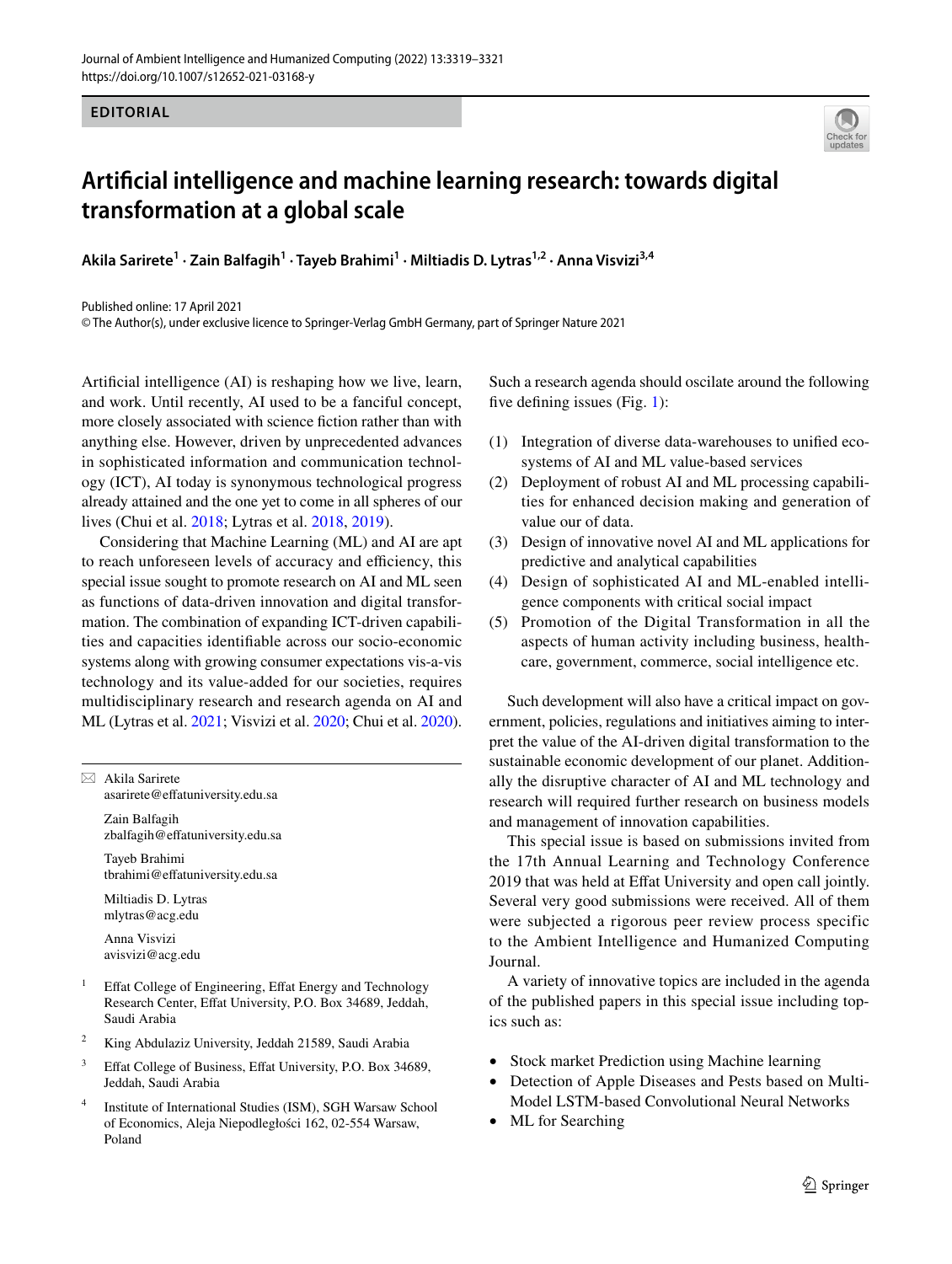<span id="page-1-0"></span>**Fig. 1** An AI-Driven Digital Transformation in all aspects of human activity/ Source: The

| Transformation in all aspects<br>of human activity/ Source: The<br>Authors | 1. Level 1: Integration of diverse data-<br>warehouses to unified ecosystems of AI<br>and ML value-based services | 1. Level 2: Deployment of robust AI and<br>ML processing capabilities for<br>enhanced decision making and<br>generation of value our of data. |
|----------------------------------------------------------------------------|-------------------------------------------------------------------------------------------------------------------|-----------------------------------------------------------------------------------------------------------------------------------------------|
|                                                                            |                                                                                                                   | Level 5: Al-driven<br>Digital Transformation<br>in all the aspects of<br>human activity                                                       |
|                                                                            | 1. Level 3: Design of innovative novel AI<br>and ML applications for predictive and<br>analytical capabilities    | 1. Level 4: Design of sophisticated AI<br>and ML-enabled intelligence<br>components with critical social impact                               |

- Machine Learning for Learning Automata
- Entity recognition & Relation Extraction
- Intelligent Surveillance Systems
- Activity Recognition and K-Means Clustering
- Distributed Mobility Management
- Review Rating Prediction with Deep Learning
- Cybersecurity: Botnet detection with Deep learning
- Self-Training methods
- Neuro-Fuzzy Inference systems
- Fuzzy Controllers
- Monarch Butterfy Optimized Control with Robustness Analysis
- GMM methods for speaker age and gender classifcation
- Regression methods for Permeability Prediction of Petroleum Reservoirs
- Surface EMG Signal Classification
- Pattern Mining
- Human Activity Recognition in Smart Environments
- Teaching–Learning based Optimization Algorithm
- Big Data Analytics
- Diagnosis based on Event-Driven Processing and Machine Learning for Mobile Healthcare

Over a decade ago, Effat University envisioned a timely platform that brings together educators, researchers and tech enthusiasts under one roof and functions as a fount for creativity and innovation. It was a dream that such platform bridges the existing gap and becomes a leading hub for innovators across disciplines to share their knowledge and exchange novel ideas. It was in 2003 that this dream was realized and the frst Learning & Technology Conference was held. Up until today, the conference has covered a variety of cutting-edge themes such as Digital Literacy, Cyber Citizenship, Edutainment, Massive Open Online Courses, and many, many others. The conference has also attracted key, prominent fgures in the felds of sciences and technology such as Farouq El Baz from NASA, Queen Rania Al-Abdullah of Jordan, and many others who addressed large, eager-to-learn audiences and inspired many with unique stories.

While emerging innovations, such as Artifcial Intelligence technologies, are seen today as promising instruments that could pave our way to the future, these were also the focal points around which fruitful discussions have always taken place here at the L&T. The (AI) was selected for this conference due to its great impact. The Saudi government realized this impact of AI and already started actual steps to invest in AI. It is stated in the Kingdome Vision 2030: "In technology, we will increase our investments in, and lead, the digital economy." Dr. Ahmed Al Theneyan, Deputy Minister of Technology, Industry and Digital Capabilities, stated that: "The Government has invested around USD 3 billion in building the infrastructure so that the country is AI-ready and can become a leader in AI use." Vision 2030 programs also promote innovation in technologies. Another great step that our country made is establishing NEOM city (the model smart city).

Efat University realized this ambition and started working to make it a reality by offering academic programs that support the diferent sectors needed in such projects. For example, the master program in Energy Engineering was launched four years ago to support the energy sector. Also, the bachelor program of Computer Science has tracks in Artifcial Intelligence and Cyber Security which was launched in Fall 2020 semester. Additionally, Energy & Technology and Smart Building Research Centers were